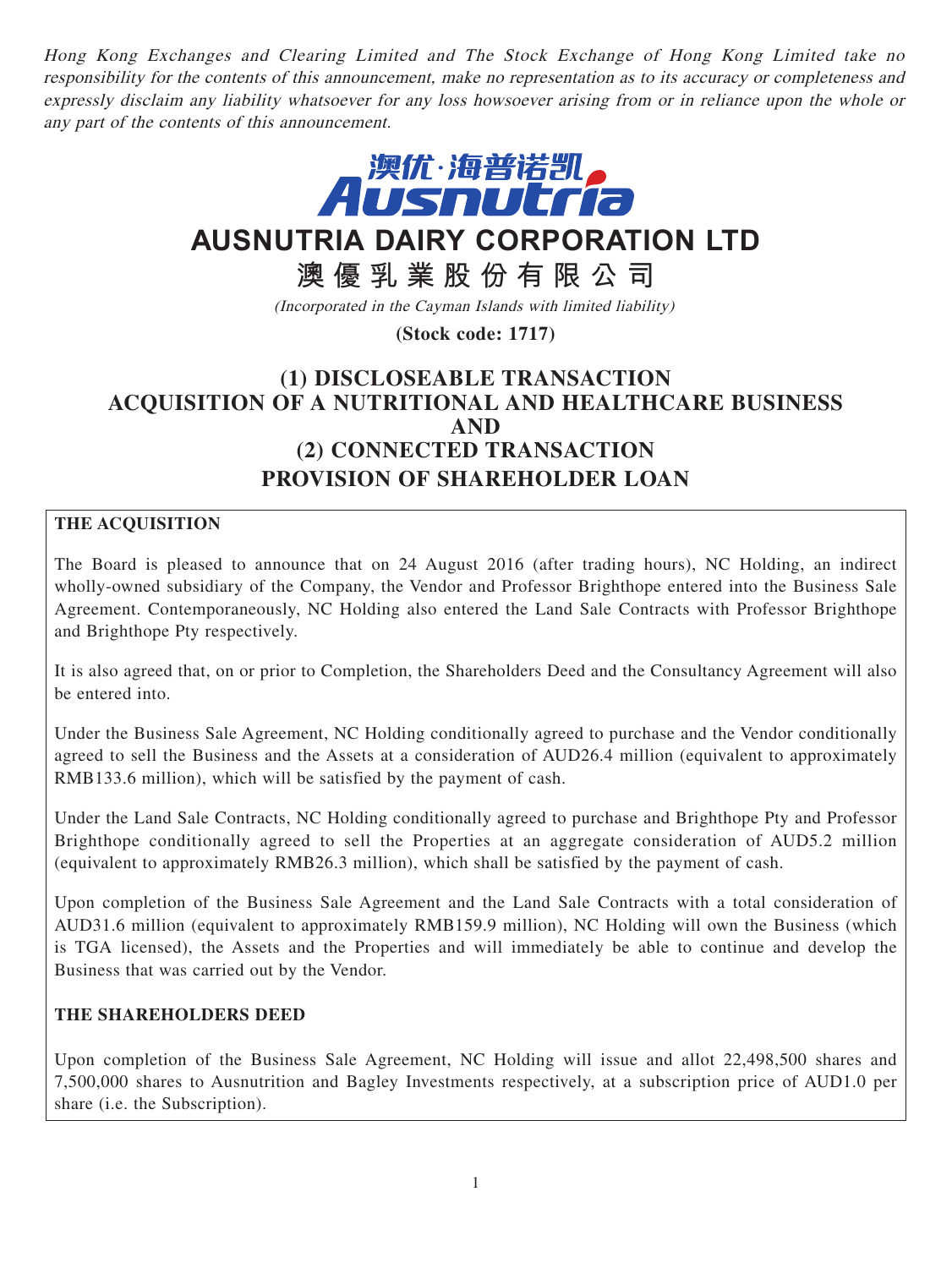On or prior to Completion, Ausnutrition will enter into the Shareholders Deed with Professor Brighthope and Bagley Investments in relation to, among other things, governance of the commercial joint venture, i.e. NC Holding, to develop the Business in Australia and overseas. Pursuant to the Shareholders Deed, Ausnutrition will make a shareholder loan of AUD7.5 million to NC Holding on the Completion Date for the working capital and future expenditure purpose.

## **IMPLICATION UNDER THE LISTING RULES**

Upon completion of the Subscription, the equity interest in NC Holding held by the Group will be diluted from 100.0% to 75.0%. Such dilution of equity interest in NC Holding constitutes a deemed disposal of NC Holding under Rule 14.29 of the Listing Rules.

As the Put Option under the Shareholders Deed is not at the Company's discretion, pursuant to Rule 14.74 of the Listing Rules, the grant of such option will be classified as if it had been exercised.

Since some of the applicable percentage ratios (as defined under the Listing Rules) in respect of the Acquisition and the Subscription and the grant of the Put Option, either considered separately or in aggregate exceed 5% but are less than 25%, the relevant transactions contemplated under the Business Sale Agreement, the Land Sale Contracts and the Shareholders Deed constitute discloseable transactions for the Company under Chapter 14 of the Listing Rules and are subject to the requirements of reporting and announcement, but are exempted from the requirement of shareholders' approval pursuant to Chapter 14 of the Listing Rules.

As the applicable percentage ratios in respect of the provision of financial assistance under the Shareholders Deed under Rule 14.07 of the Listing Rules is less than 5%, the provision of financial assistance under the Shareholders Deed is subject to reporting and announcement requirements pursuant to Rule 14A.87 of the Listing Rules, but is exempted from the requirement of shareholders' approval pursuant to Chapter 14 of the Listing Rules.

As at the date of this announcement, none of the Directors has a material interest in the Shareholders Deed and therefore, none of the Directors was required to abstain from voting on the relevant Board resolutions in this aspect.

As Bagley Consultancy is beneficially owned by Professor Brighthope, which will indirectly own 25.0% of the equity interest of NC Holding upon Completion, Bagley Consultancy is a connected person of the Company at the subsidiary level under the Listing Rules. The Consultancy Agreement and the transaction contemplated thereunder constitutes continuing connected transactions of the Company under Chapter 14A of the Listing Rules. As the applicable percentage ratios calculated in accordance with Rule 14.07 of the Listing Rules are less than 1% and the transaction is a connected transaction only because it involves connected person at the subsidiary level, the transactions contemplated under the Consultancy Agreement are fully exempted from the reporting, announcement, circular and shareholders' approval requirements.

## **INTRODUCTION**

The Board is pleased to announce that on 24 August 2016 (after trading hours), NC Holding, an indirect whollyowned subsidiary of the Company, the Vendor and Professor Brighthope entered into the Business Sale Agreement. Contemporaneously, NC Holding also entered the Land Sale Contracts with Professor Brighthope and Brighthope Pty respectively.

It is also agreed that, on or prior to Completion, the Shareholders Deed and the Consultancy Agreement will also be entered into.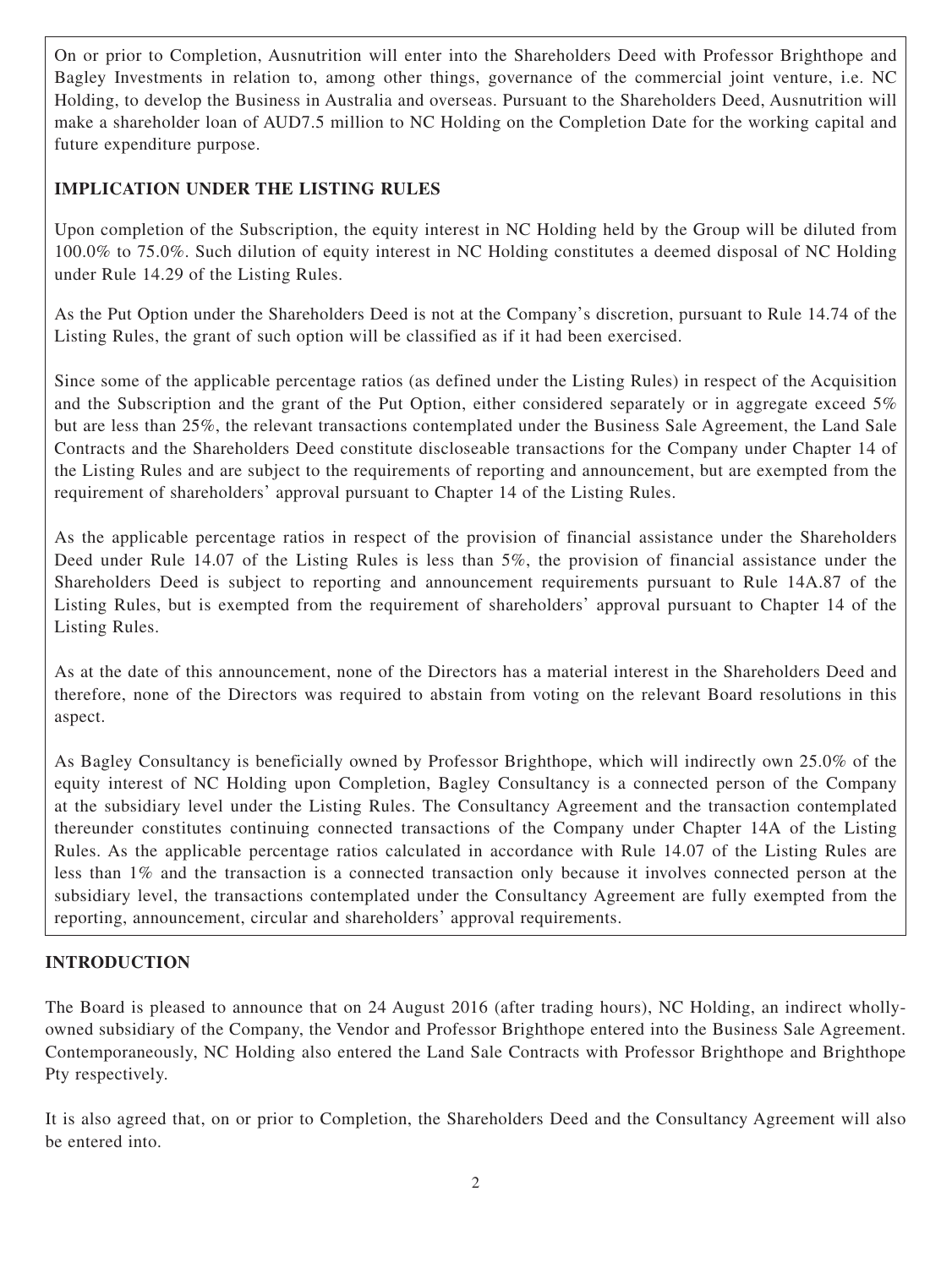Under the Business Sale Agreement, NC Holding conditionally agreed to purchase and the Vendor conditionally agreed to sell the Business (which is TGA licensed) and the Assets. Based on the current information available to the Company, the consideration under the Business Sale Agreement is estimated to be AUD26.4 million (equivalent to approximately RMB133.6 million), which shall be satisfied by the payment of cash.

Under the Land Sale Contracts, NC Holding conditionally agreed to purchase and Brighthope Pty and Professor Brighthope conditionally agreed to sell the Properties at an aggregate consideration of AUD5.2 million (equivalent to approximately RMB26.3 million), which shall be satisfied by the payment of cash.

It was further agreed that NC Holding will issue and allot 22,498,500 shares and 7,500,000 shares to Ausnutrition and Bagley Investments respectively at a subscription price of AUD1.0 per share upon completion of the Business Sale Agreement (i.e. the Subscription). Upon completion of the Subscription, NC Holding will be owned 75.0% as to Ausnutrition and 25.0% as to Bagley Investments.

The Shareholders Deed will be entered into among Ausnutrition, Bagley Investments, Professor Brighthope and NC Holding on or immediately prior to completion of the Business Sale Agreement to formalise their agreement as to their rights and obligations regarding the management and operation of NC Holding and the Business.

Under the Consultancy Agreement, NC Holding shall pay a service fee for the provision of consultancy services by Bagley Consultancy.

Salient terms of the Business Sale Agreement, the Land Sale Contracts, the Shareholders Deed and the Consultancy Agreement are set out below.

## **THE BUSINESS SALE AGREEMENT**

| Date:      | 24 August 2016 (after trading hours) |
|------------|--------------------------------------|
| Purchaser: | NC Holding                           |
| Vendor:    | The Vendor                           |
| Guarantor: | Professor Brighthope                 |

As at the date of this announcement, NC Holding is an indirect wholly-owned subsidiary of the Company. To the best of the Directors' knowledge, information and belief having made all reasonable enquiries, the Vendor and Professor Brighthope are Independent Parties.

## **Asset to be acquired**

Pursuant to the Business Sale Agreement, NC Holding conditionally agreed to purchase and the Vendor conditionally agreed to sell the Business (which is TGA licensed) and the Assets. Further information on the Business and the Assets is set out in the paragraph headed "Information of the Business, the Assets and the Properties – The Business and the Assets".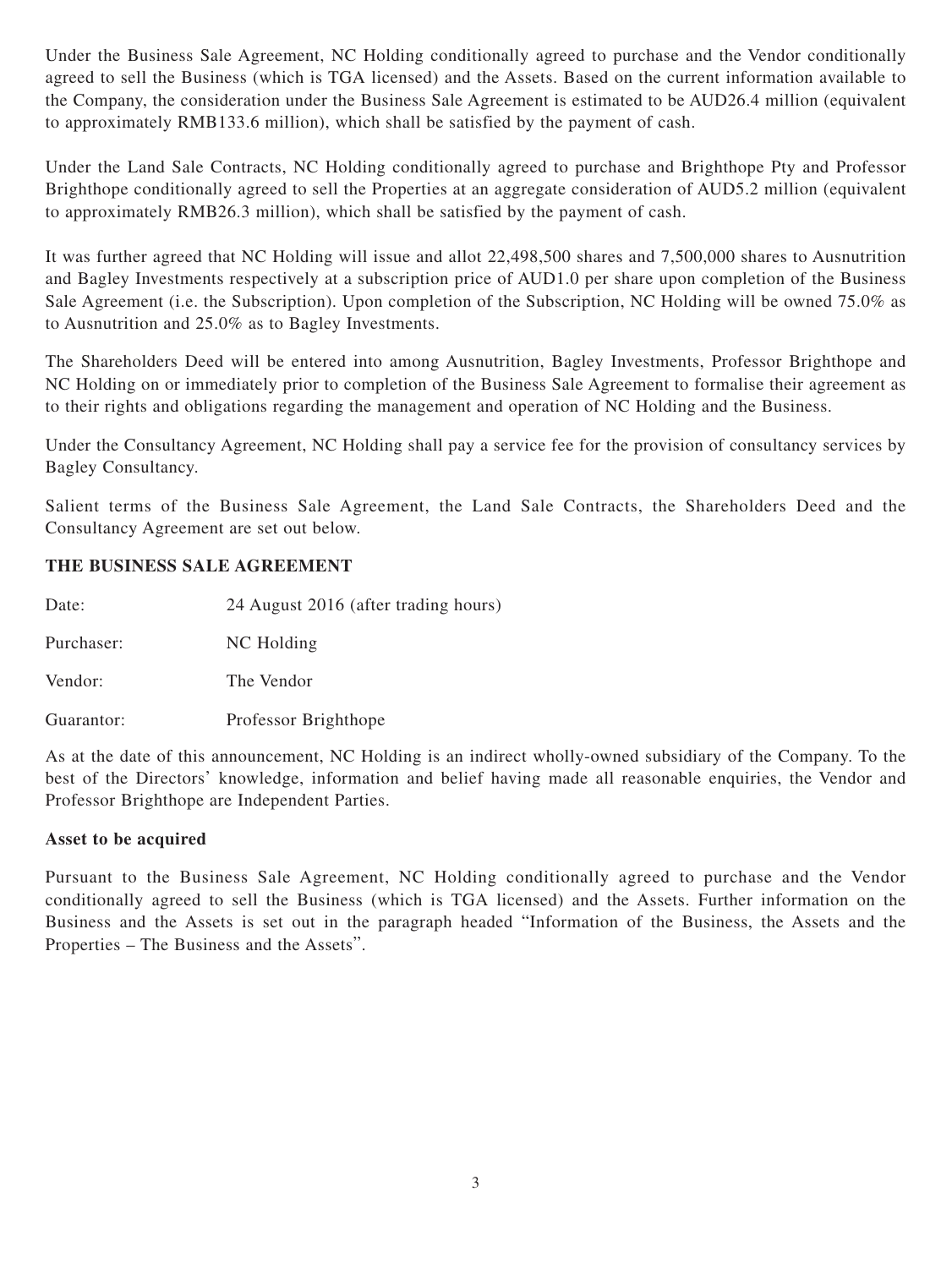### **Consideration and payment terms**

The consideration under the Business Sale Agreement (subject to the Post-Completion Adjustments agreed by NC Holdings, the Vendor and Professor Brighthope) is the sum of:

- (1) AUD30.0 million (exclusive of GST); and
- (2) the Inventory Amount;

less:

(3) AUD5.2 million, being the consideration for the purchase of Property A and Property B under the Land Sale Contracts.

Assuming (i) the Inventory Amount will remain at AUD1.6 million (being the value of the Inventory Amount as at 30 June 2016); and (ii) there will be no Post-Completion Adjustments, the consideration under the Business Sale Agreement is estimated to be AUD26.4 million.

The consideration under the Business Sale Agreement will be settled in the following manner:

- (1) A refundable deposit of AUD3.0 million has been settled in cash to the Escrow Agent upon the execution of the Business Sale Agreement;
- (2) An amount of AUD21.8 million will be settled in cash upon Completion;
- (3) the amount of Post-Completion Adjustments will be payable by NC Holding on the Adjustment Date, if any;
- (4) 50% of the Inventory Amount will be payable on the date that is six (6) months from the Completion Date; and
- (5) the remaining 50% of the Inventory Amount will be payable on the date that is twelve (12) months from the Completion Date.

The consideration under the Business Sale Agreement was determined after arm's length negotiations between NC Holding and the Vendor with reference to, among other things, the business prospects, historical performance of the Vendor, the Inventory Amount, the future synergies to be derived by the Business and the Assets.

The Directors consider that the consideration under the Business Sale Agreement is fair and reasonable and on normal commercial terms and that the entering into of the Business Sale Agreement and the transactions contemplated thereunder are in the interests of the Company and the Shareholders as a whole.

#### **Post-Completion Adjustments**

Pursuant to the Business Sale Agreement, the Post-Completion Adjustments is calculated as follow:

Post-Completion Adjustments =  $A + B - C - D$ 

Where,

- A: Prepayment of outgoings amount at Completion
- B: Prepayment to suppliers amount at Completion
- C: Accrual for outgoings amount at Completion
- D: Prepayments by customers amount at Completion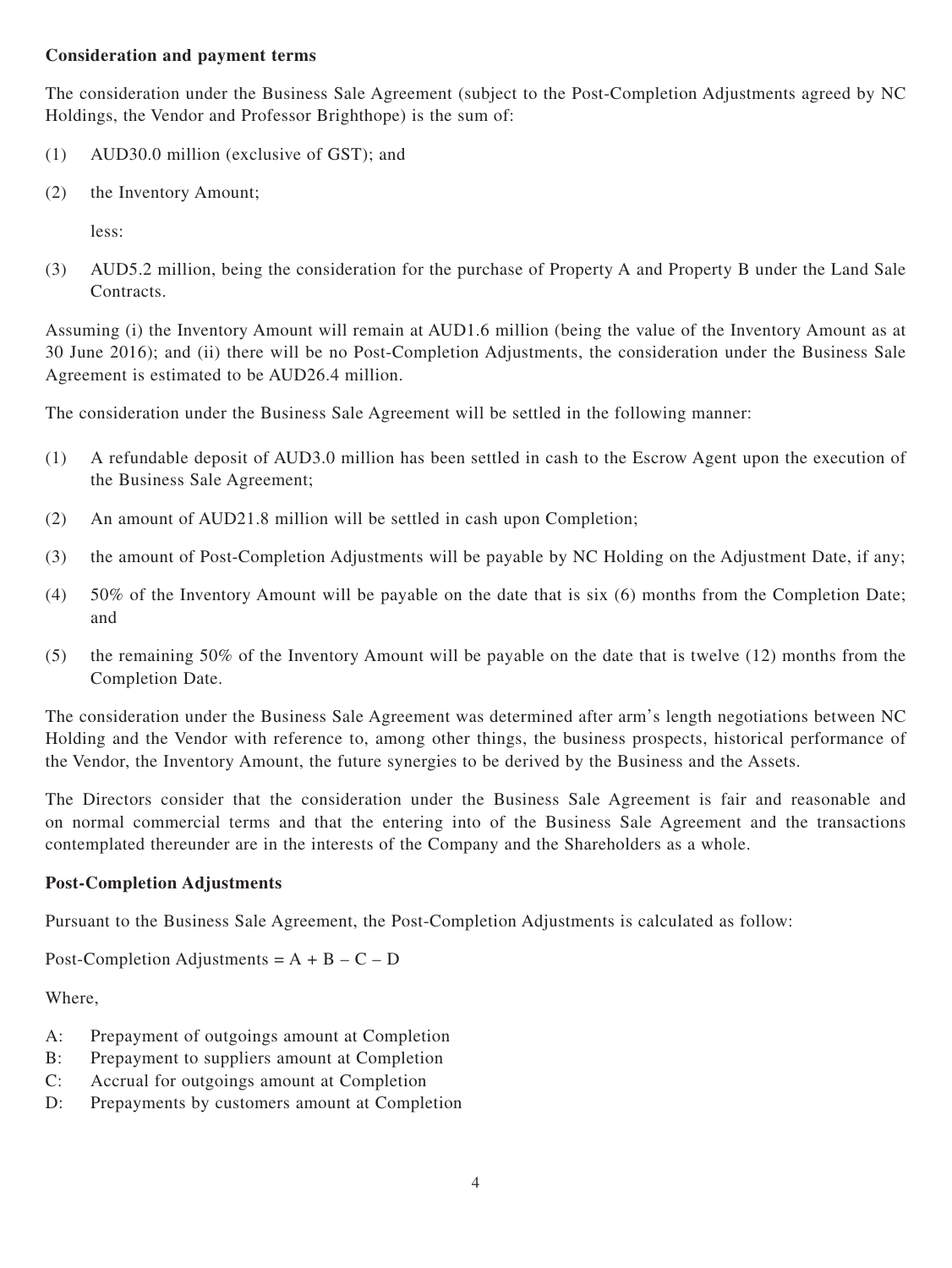## **Conditions precedent**

Completion shall be conditional upon the fulfillment of the following conditions:

- (a) the completion of the Land Sale Contracts;
- (b) the Consultancy Agreement being duly executed;
- (c) the Shareholders Deed being duly executed;
- (d) landlords (and any mortgagee of the land of the landlords) consenting in writing to the assignment or novation to NC Holding of the real property leases for warehouses located in Queensland and Western Australia; and
- (e) the deed of consent being duly executed by NC Holding and Professor Brighthope.

Conditions precedent as set out above may be waived in writing with the consent of both NC Holding and the Vendor.

#### **Termination**

If any of the conditions precedent set out above are not satisfied or waived on or before 7 October 2016, the Vendor or NC Holding may at any time after that date and before satisfaction or waiver of those conditions precedent, terminate the Business Sale Agreement by written notice. If the Business Sale Agreement is terminated in this manner, NC Holding and the Vendor must give a notice to the Escrow Agent directing the Escrow Agent to release the deposit to NC Holding.

If NC Holding lawfully terminates the Business Sale Agreement as a result of the default of the Vendor, the deposit must be paid to NC Holding and NC Holding and the Vendor must give a notice to the Escrow Agent directing the Escrow Agent to release the deposit to NC Holding.

If the Vendor lawfully terminates the Business Sale Agreement as a result of the default of NC Holding, the deposit must be paid to the Vendor and NC Holding and the Vendor must give a notice to the Escrow Agent directing the Escrow Agent to release the deposit to the Vendor.

#### **Completion**

Completion of the Business Sale Agreement is interdependent with completion of the Land Sale Contracts. Subject to the fulfillment of the conditions precedent set out above, the Business Sale Agreement and the Land Sale Contracts will be completed on the same date (i.e. the Completion Date). Upon completion of the Business Sale Agreement and the Land Sale Contracts, NC Holding will own the Business, the Assets and the Properties and will immediately be able to continue and develop the Business that was carried out by the Vendor.

Upon Completion, the refundable deposit of AUD3.0 million will be paid to the Vendor.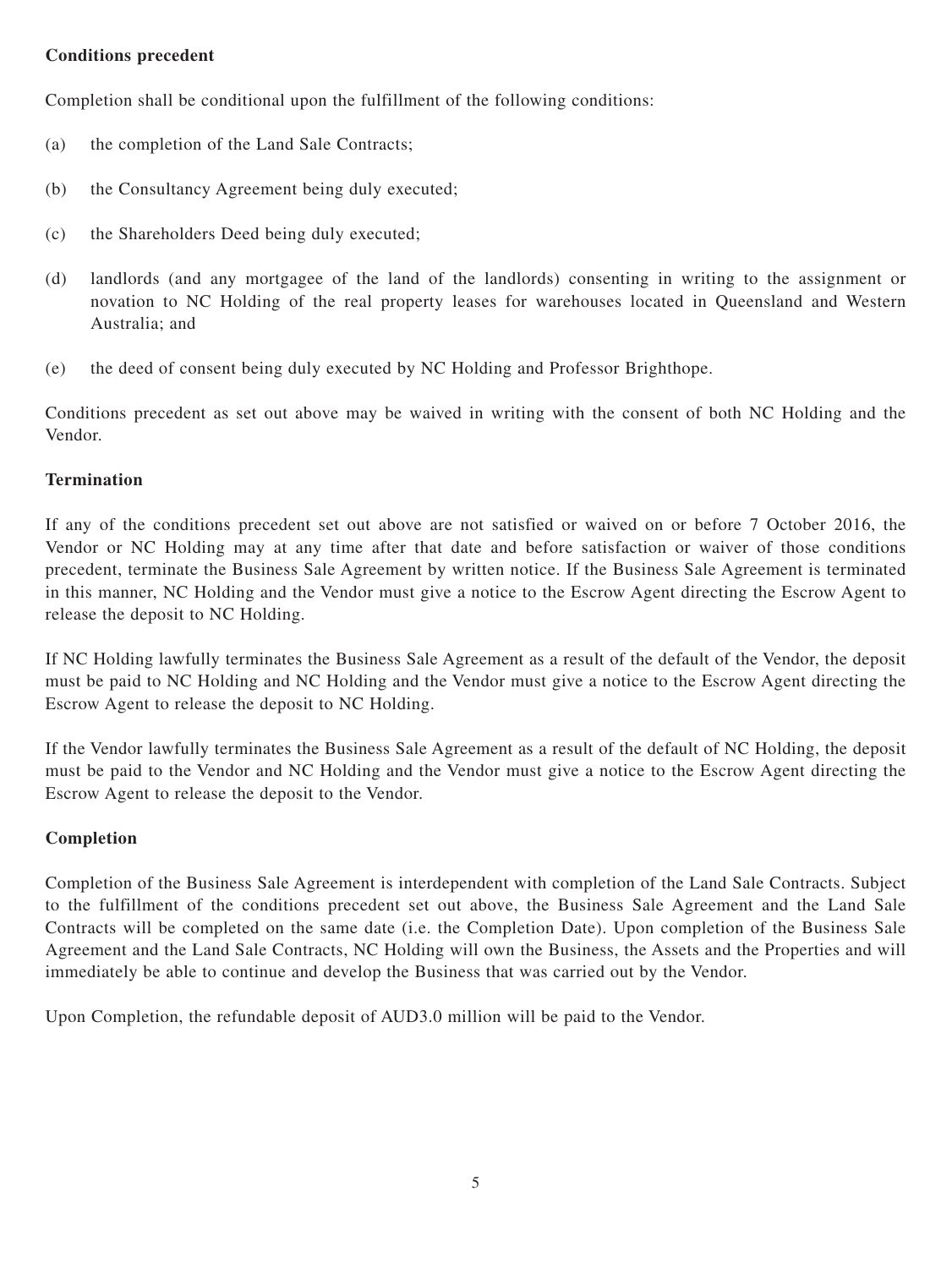### **THE LAND SALE CONTRACT A**

Date: 24 August 2016 (after trading hours)

Purchaser: NC Holding

Seller: Brighthope Pty

To the best of the Directors' knowledge, information and belief having made all reasonable enquiries, Brighthope Pty is an Independent Party.

## **Asset to be acquired**

Pursuant to the Land Sale Contract A, NC Holding conditionally agreed to purchase Property A. Further information on Property A is set out in the paragraph headed "Information of the Business, the Assets and the Properties – The Properties".

## **Consideration and payment terms**

Pursuant to the Land Sale Contract A, total consideration for the acquisition of Property A is AUD3.0 million (equivalent to approximately RMB15.2 million), which shall be payable in cash on the Completion Date.

## **Completion deliverables**

On completion of the Land Sale Contract A, Brighthope Pty should deliver the following completion deliverables:

- (i) payment of consideration by NC Holding;
- (ii) delivery of an instrument of transfer executed by Brighthope Pty;
- (iii) delivery of a discharge of any mortgage registered on the certificate of title for Property A to NC Holding;
- (iv) delivery of a consent by the caveator to the registration of the transfer and any mortgage granted by NC Holding;
- (v) delivery of a duplicate certificate of title for Property A to NC Holding; and
- (vi) a Form 2 Goods Statutory Declaration duly sworn by an appropriate person, and any other forms required under the Duties Act 2000 (Vic) executed by Brighthope Pty.

## **Completion**

Completion of the Land Sale Contract A is interdependent with completion of the Business Sale Agreement and the Land Sale Contract B. Subject to the delivery of the completion deliverables set out above and the fulfillment of the conditions precedent to the Business Sale Agreement, the Business Sale Agreement and the Land Sale Contracts will be completed on the same date (i.e. the Completion Date). Upon completion of the Business Sale Agreement and the Land Sale Contracts, NC Holding will own the Business, the Assets and the Properties.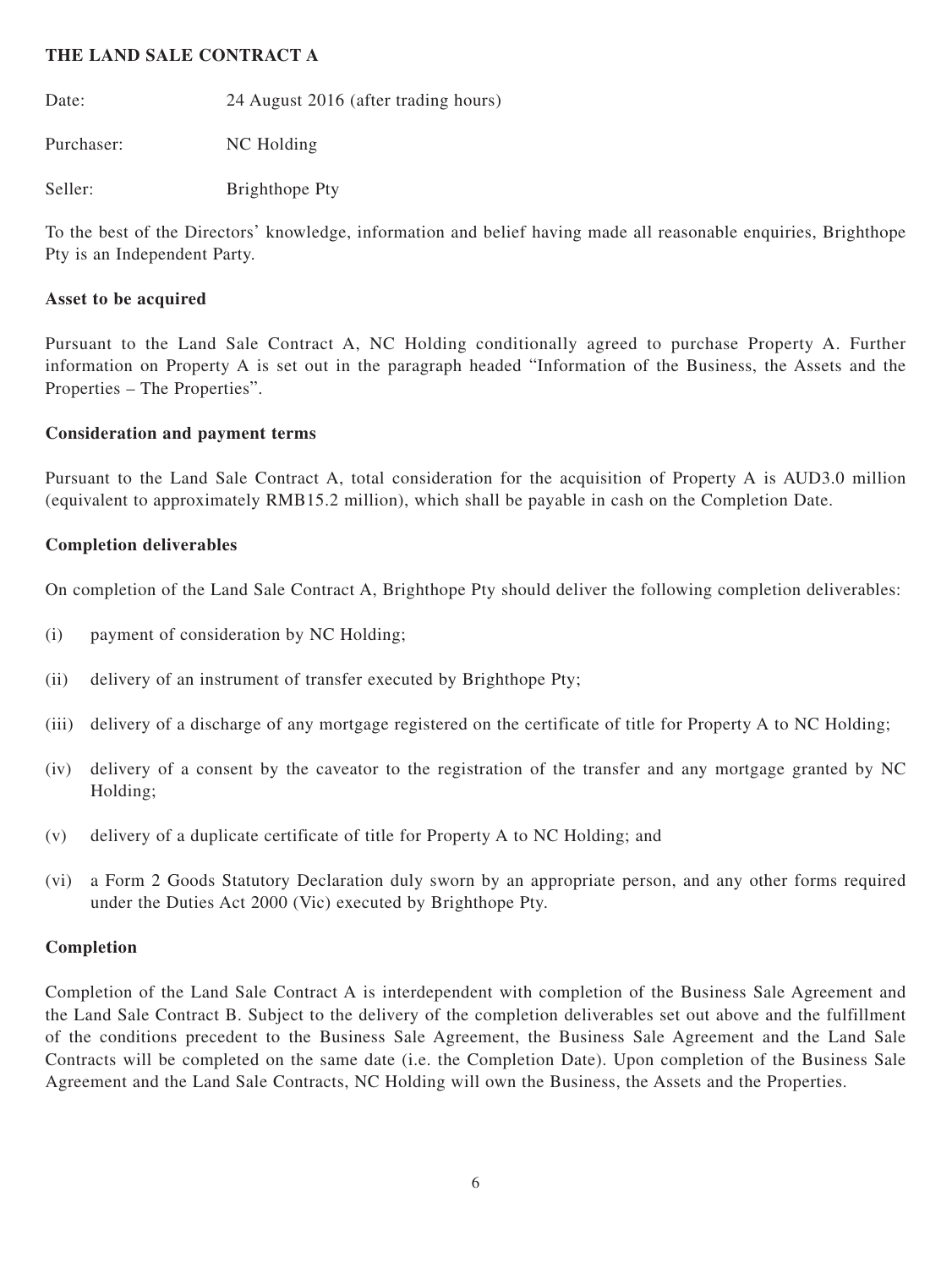#### **THE LAND SALE CONTRACT B**

Date: 24 August 2016 (after trading hours)

Purchaser: NC Holding

Seller: Professor Brighthope

To the best of the Directors' knowledge, information and belief having made all reasonable enquiries, Professor Brighthope is an Independent Party.

#### **Asset to be acquired**

Pursuant to the Land Sale Contract B, NC Holding conditionally agreed to purchase Property B. Further information on Property B is set out in the paragraph headed "Information of the Business, the Assets and the Properties – The Properties".

#### **Consideration and payment terms**

Pursuant to the Land Sale Contract B, total consideration for the acquisition of Property B is AUD2.2 million (equivalent to approximately RMB11.1 million), which shall be payable in cash on the Completion Date.

#### **Completion deliverables**

On completion of the Land Sale Contract B, Professor Brighthope should deliver the following completion deliverables:

- (i) payment of consideration by NC Holding;
- (ii) delivery of an instrument of transfer executed by Professor Brighthope;
- (iii) delivery of a discharge of any mortgage registered on the certificate of title for Property B to NC Holding;
- (iv) delivery of a duplicate certificate of title for the Property B to NC Holding; and
- (v) a Form 2 Goods Statutory Declaration duly sworn by an appropriate person, and any other forms required under the Duties Act 2000 (Vic) executed by Professor Brighthope.

#### **Completion**

Completion of the Land Sale Contract B is interdependent with completion of the Business Sale Agreement and the Land Sale Contract A. Subject to the delivery of the completion deliverables set out above and the fulfillment of the conditions precedent to the Business Sale Agreement, the Business Sale Agreement and the Land Sale Contracts will be completed on the same date (i.e. the Completion Date). Upon completion of the Business Sale Agreement and the Land Sale Contracts, NC Holding will own the Business, the Assets and the Properties.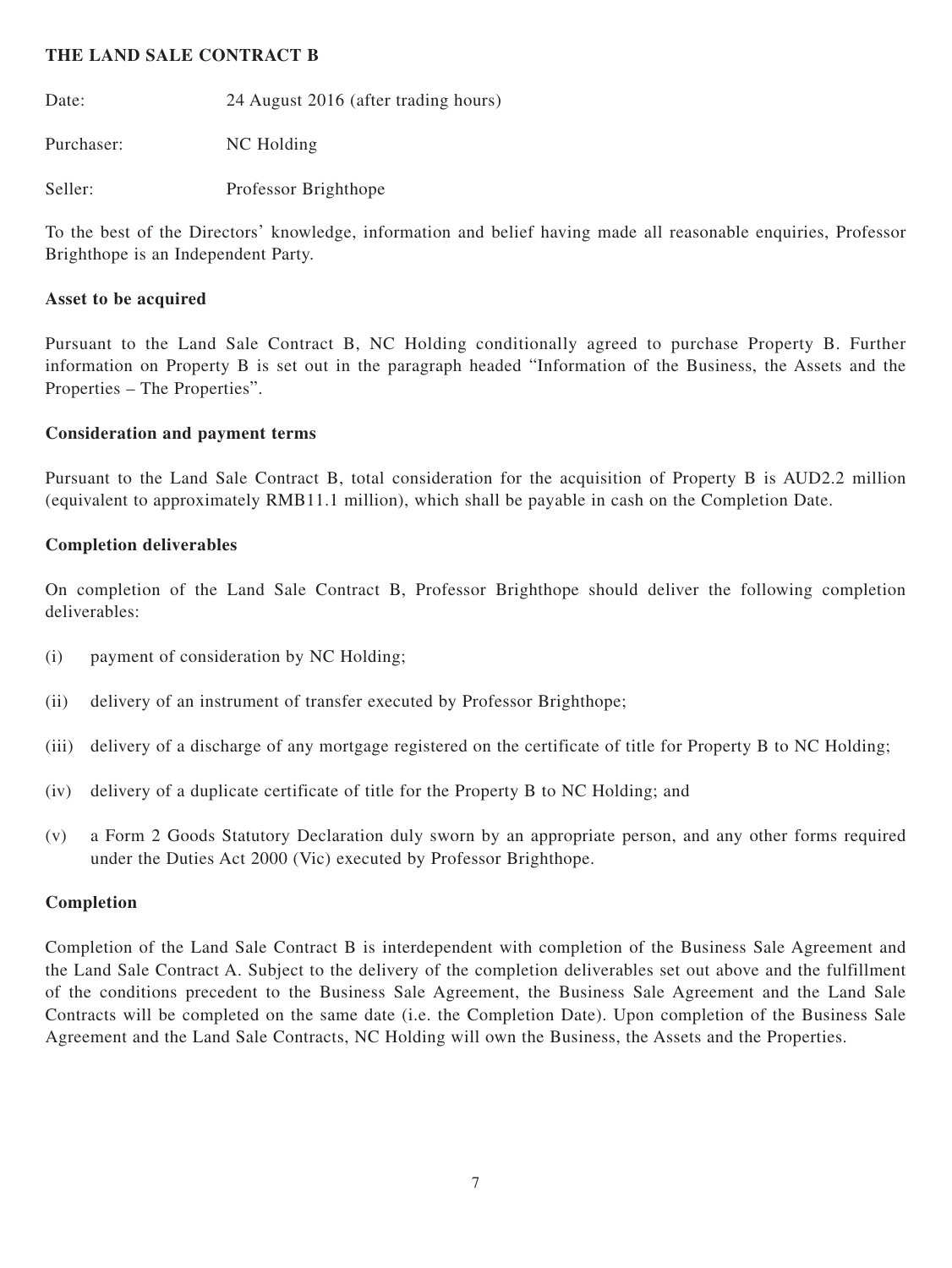### **THE SHAREHOLDERS DEED**

On or prior to Completion, Ausnutrition will enter into the Shareholders Deed with Professor Brighthope and Bagley Investments in relation to, among other things, governance of the commercial joint venture, i.e. NC Holding, to develop the Business in Australia and overseas.

To the best of the Directors' knowledge, information and belief having made all reasonable enquiries, Bagley Investments is an Independent Party.

The principal terms of the Shareholders Deed are set out below:

## **Scope of business**

The scope of NC Holding is to develop the Business in Australia and overseas, which includes developing and exploiting the intellectual property rights in or derived from the "Nutrition Care" and "Brighthope" brands, to include products, services and education in the fields of complementary medicine, herbal medicines, nutraceuticals, cosmeceuticals, natural health products, nutrigenomics, epigenetics and related activities.

## **The Subscription**

As at the date of this announcement, Ausnutrition, an indirect wholly-owned subsidiary of the Company, is directly interested in the entire issued share capital of NC Holding. It is agreed that, upon completion of the Business Sale Agreement, NC Holding will issue and allot 22,498,500 shares and 7,500,000 shares to Ausnutrition and Bagley Investments respectively, at a subscription price of AUD1.0 per share. Upon completion of the Subscription, Bagley Investments will be interested in 25.0% of the issued share capital of NC Holding as enlarged by the Subscription and Ausnutrition's interest in NC Holding will be diluted to 75.0%.

Upon completion of the Subscription, the total issued capital of NC Holding will be AUD30.0 million, which will be contributed by the parties in cash as follows:

- (i) AUD22.5 million by Ausnutrition, representing 75.0% of the equity interest in NC Holding; and
- (ii) AUD7.5 million by Bagley Investments, representing 25.0% of the equity interest in NC Holding.

The amount of capital contribution to be made by the parties was arrived at after arm's length negotiations between the parties with reference to the expected capital requirements of NC Holding. The total capital contribution will be used to satisfy the working capital and capital expenditures of NC Holding (i.e. the consideration of the Acquisition).

#### **Provision of shareholder loan**

Pursuant to the Shareholders Deed, Ausnutrition will make a shareholder loan of AUD7.5 million to NC Holding on the Completion Date for the working capital and future expenditure purpose.

Details of the shareholder loan are set out below:

Lender: Ausnutrition

Borrower: NC Holding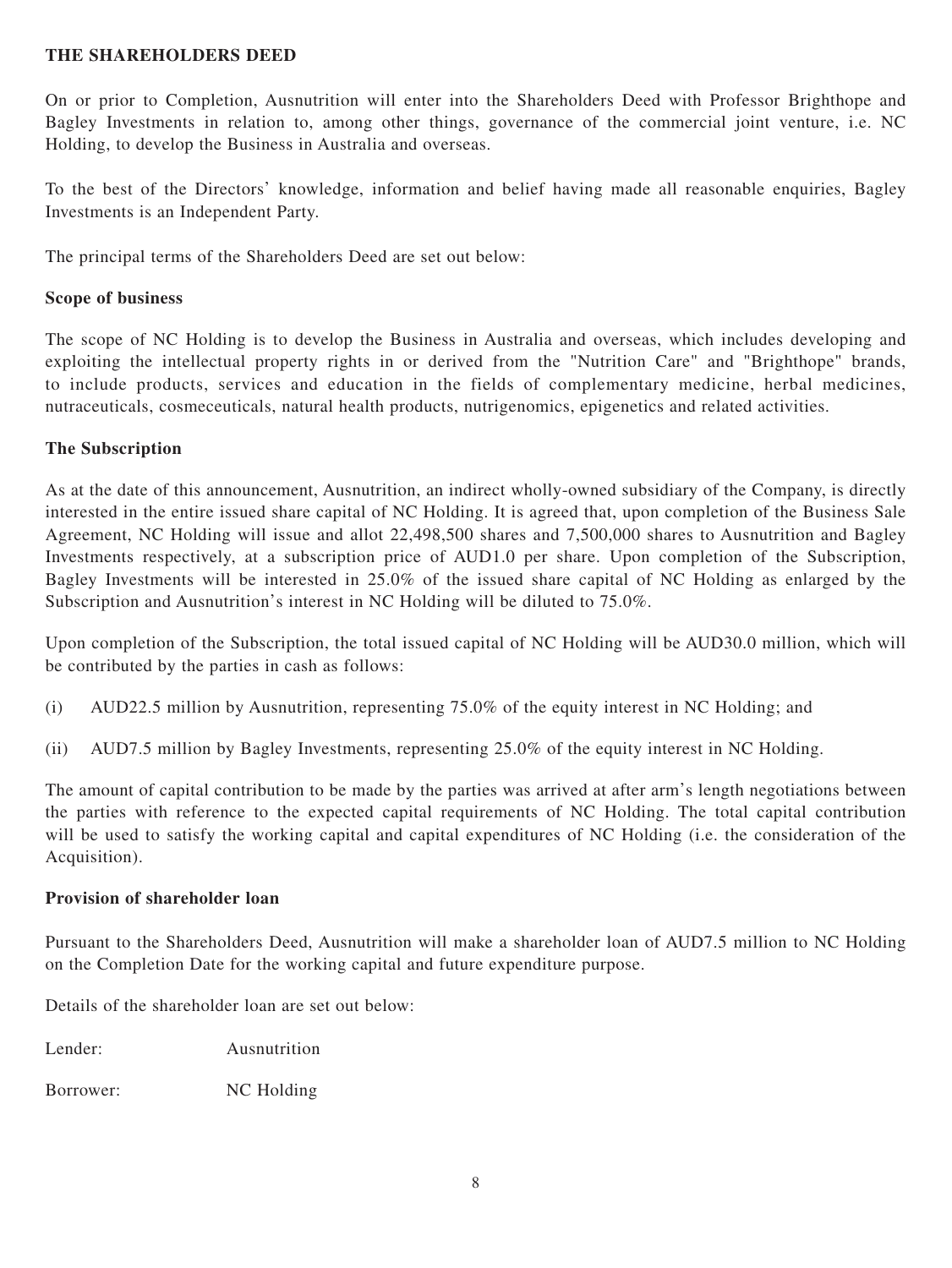| Security:         | Unsecured                                                                       |
|-------------------|---------------------------------------------------------------------------------|
| Principal amount: | AUD7.5 million                                                                  |
| Term:             | One year, renewable for up to four 4 one-year terms at the option of NC Holding |
| Interest:         | 5% per annum to be paid quarterly in arrears                                    |
| Repayment:        | Principal amount to be repaid in a single payment at the end of the term        |

#### **Board composition of NC Holding**

The board of NC Holding will consist of 3 directors. Subject to the appointee director being eligible to act, Bagley Investments is entitled to appoint 1 director, and Ausnutrition is entitled to appoint 2 directors, one of which will be the chairman of the board of NC Holding.

## **Dividend policy**

Ausnutrition and Bagley Investments shall procure that all profits of NC Holding of the financial years up to and including the financial year ending 31 December 2019 shall be reinvested in NC Holding, shall not distribute any dividends or make other distributions from any other reserves or otherwise to the shareholders of NC Holding, unless both shareholders of NC Holding unanimously resolve otherwise.

#### **Effective date**

The Shareholders Deed shall take effect from the Completion Date for an indefinite period and shall cease to have effect in relation to a shareholder of NC Holding if that shareholder of NC Holding ceases to hold any shares and such cessation was in accordance with the provisions of the Shareholders Deed.

#### **Grant of Put Option**

Pursuant to the Shareholders Deed, Ausnutrition grants to Bagley Investments the right, at any time after 1 January 2020 during the first quarter of each calendar year, to require Ausnutrition to purchase all of Bagley Investments' shares (provided that at the time of exercise, Bagley Investments' shareholding is less than 25% of the issued share capital in NC Holding).

The Put Option shall be exercisable by Bagley Investments giving a notice in writing, specifying the Put Option Settlement Date, to Ausnutrition and to NC Holding.

Pursuant to the Shareholders Deed, the Put Option exercise price will be equal to the lower of:

- (a) AUD45.0 million (equivalent to approximately RMB227.7 million); and
- (b) percentage of total issued shares of Bagley Investments x Y

where Y will be six times the amount of EBITDA of the financial year ending 31 December 2019 if exercised in 2020, and Y will be six times the average EBITDA of the two financial years prior to the date of exercise if exercised after 2020.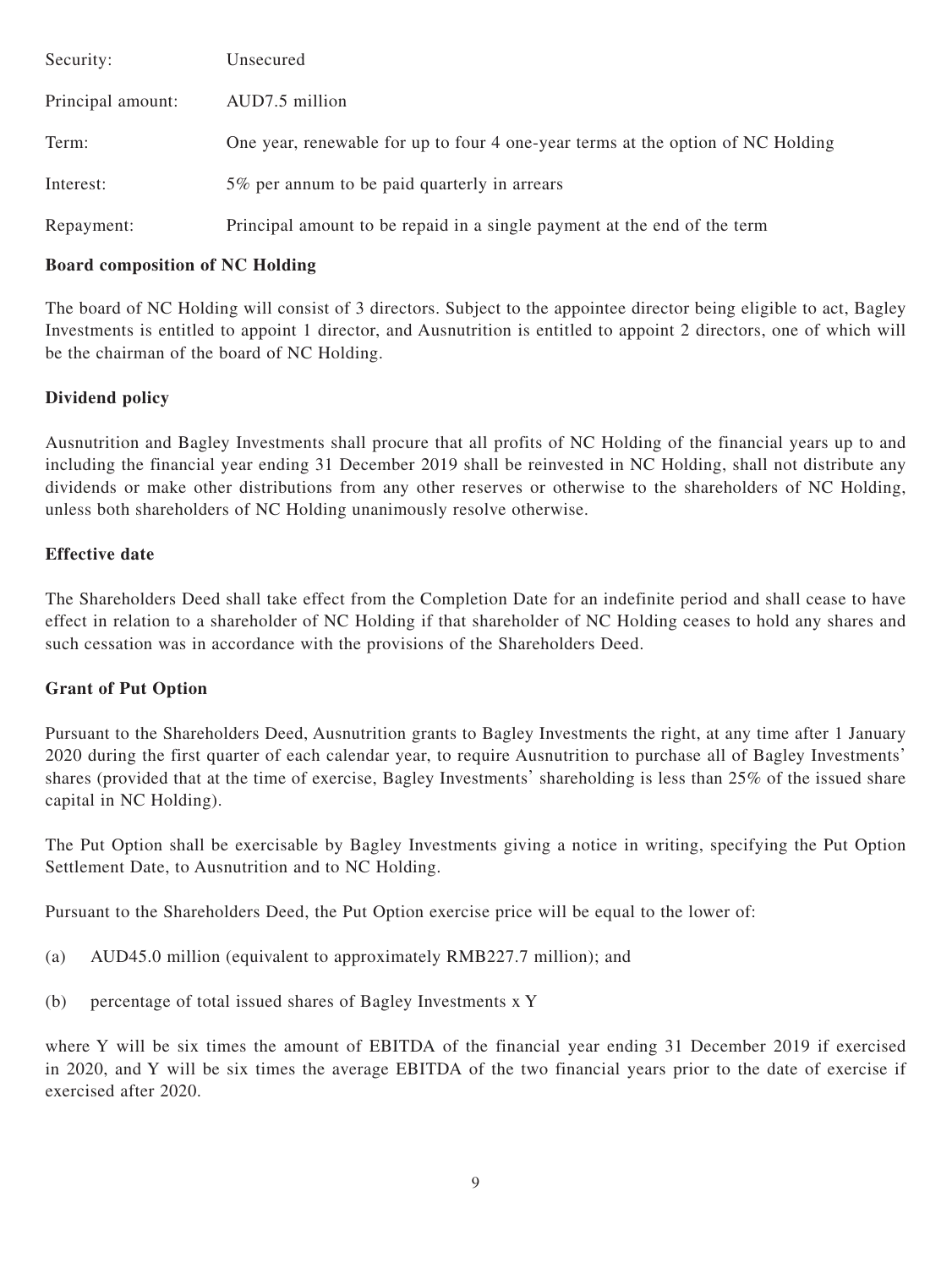## **THE CONSULTANCY AGREEMENT**

Contemporaneously with Completion, NC Holding and Bagley Consultancy will enter into the Consultancy Agreement, pursuant to which NC Holding shall pay a service fee for the provision of consultancy services by Bagley Consultancy.

To the best of the Directors' knowledge, information and belief having made all reasonable enquiries, Bagley Consultancy is an Independent Party.

The principal terms of the Consultancy Agreement are set out below:

## **Term of operation**

The Consultancy Agreement shall take effect from Completion and will operate for a period of three (3) years unless terminated earlier by the parties in writing. From Completion, Bagley Consultancy shall provide consultancy services to NC Holding for no more than 26 weeks in any calendar year. Bagley Consultancy further agrees to provide consultancy service for 9 weeks for the year ending 31 December 2016.

The Consultancy Agreement will terminate at the end of the contract term. The parties may agree in writing to extend the agreement for an additional year, subject to revision of consultancy fee by Bagley Consultancy to reflect any change in the relevant consumer price index. Besides, either parties may terminate the Consultancy Agreement for any reason upon three (3) months' notice in writing.

## **Consultancy Fees**

Pursuant to the Consultancy Agreement, Bagley Consultancy will charge a consultancy fee of AUD200,000 (exclusive of GST) per calendar year. Such fee will be paid by monthly installments upon receipt of the invoice.

The consultancy fee is arrived at after arm's length negotiations between NC Holding and Bagley Consultancy with regard to the works and responsibilities of Bagley Consultancy under the Consultancy Agreement.

## **BASIS OF THE CONSIDERATION OF THE ACQUISITION**

The aggregate value of the consideration for the Acquisition is arrived at after arm's length negotiations between the Company and the Vendor, with reference to, among other things, the business prospects, historical performance of the Vendor, the future synergies to be derived by the Business and the Assets, the market value of Property A, Property B and inventory as at the Completion Date.

The Directors consider that the consideration for the Acquisition is fair and reasonable and on normal commercial terms and that the entering into of the Business Sale Agreement and the Land Sale Contracts and the transactions contemplated thereunder are in the interests of the Company and the Shareholders as a whole.

## **INFORMATION ON THE GROUP AND NC HOLDING**

The principal business activity of the Company is investment holding. The Group is principally engaged in the production, marketing and distribution of infant nutrition products in the PRC and in the dairy industry with production facilities based in the Netherlands which conduct activities ranging from research and development, milk collection, processing, production, packaging, marketing and sales of dairy products to customers in the Netherlands and other overseas countries.

Upon Completion, NC Holding will be engaged in the Business and the holding of the Assets.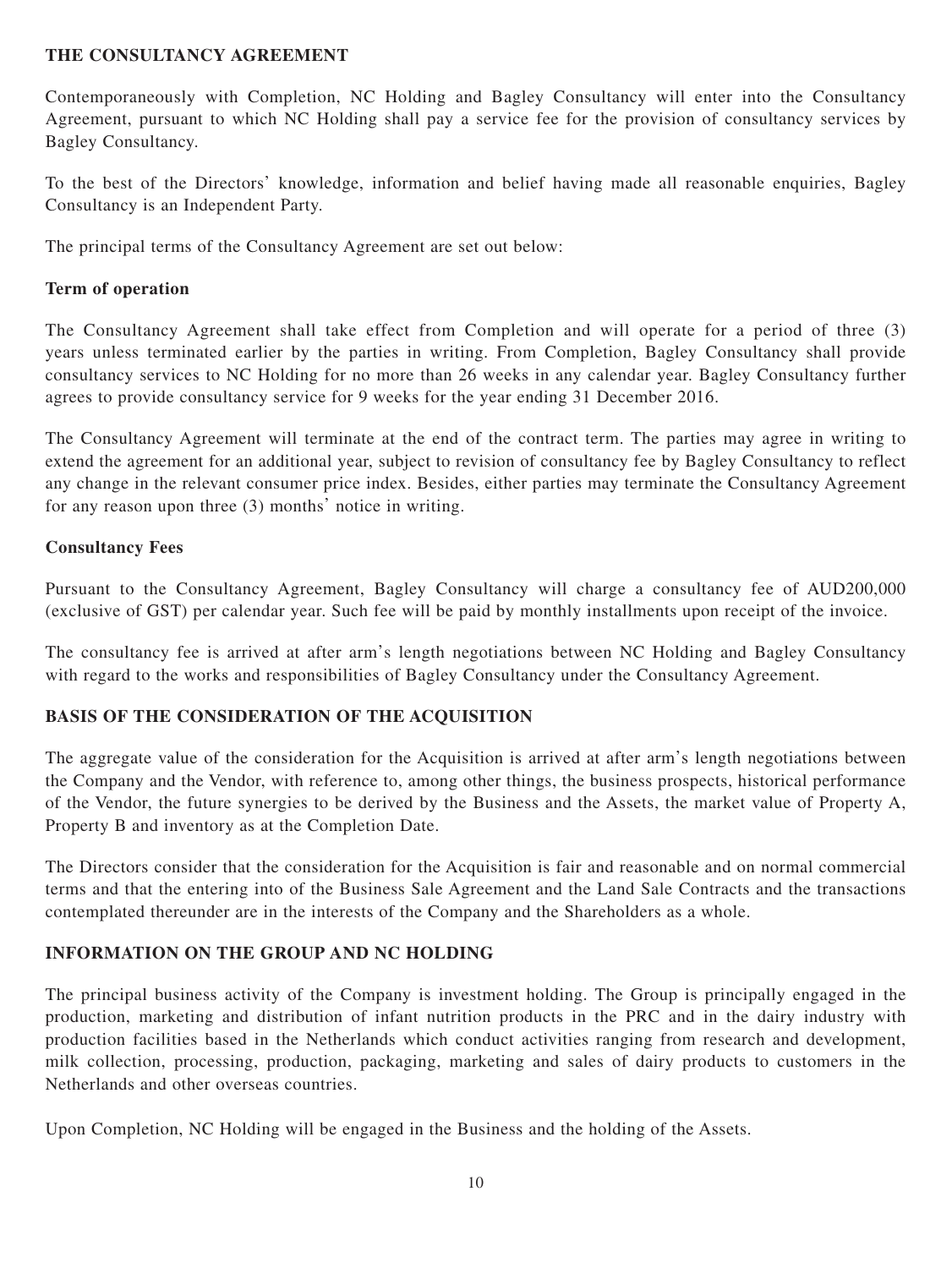## **Shareholding structure of NC Holding**

The tables below set out the shareholding structure of NC Holding (i) before the Acquisition; and (ii) immediately upon Completion:

Before the Acquisition:



## Immediately after the Acquisition

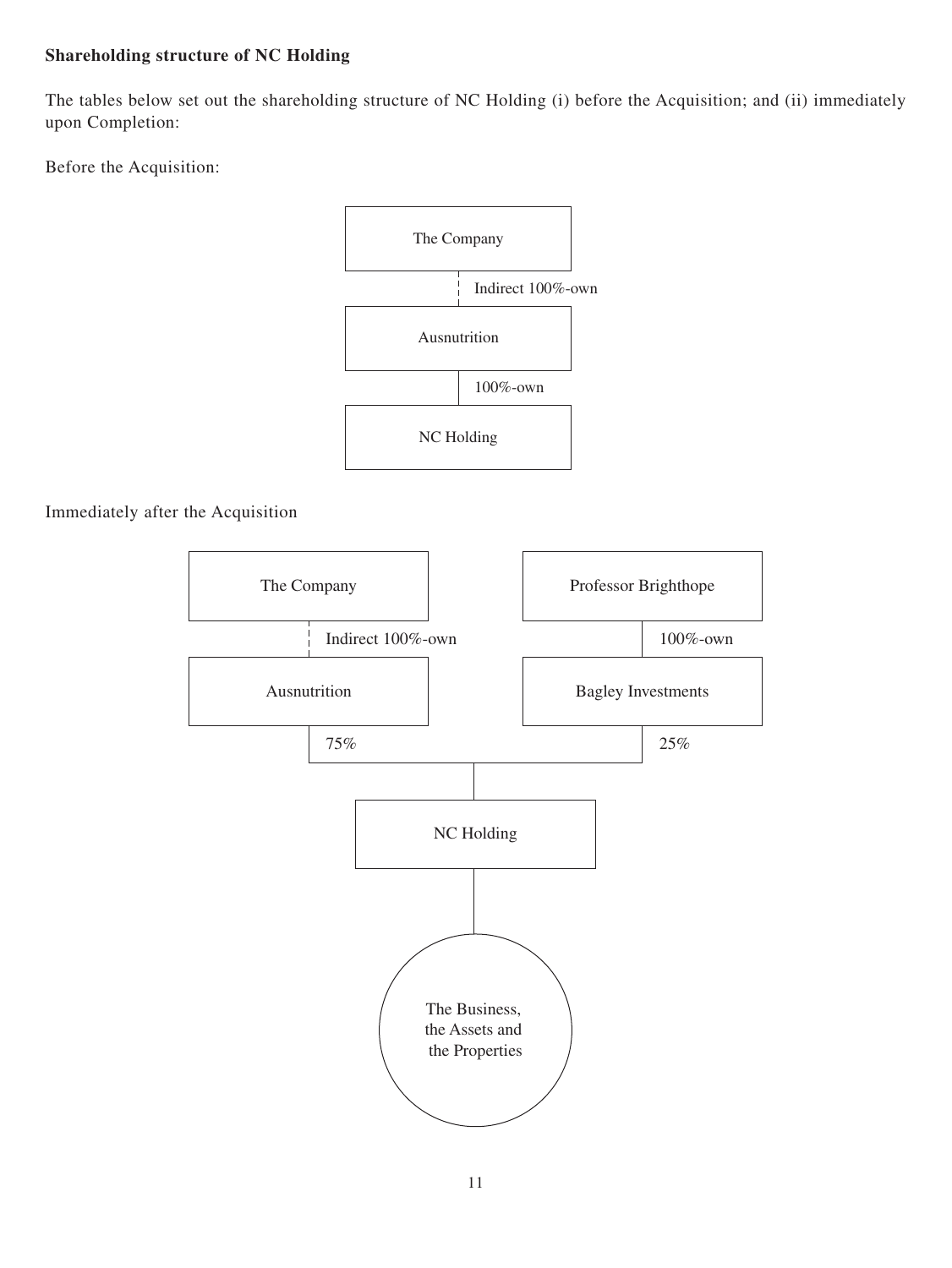## **INFORMATION ON THE VENDOR, BRIGHTHOPE PTY, PROFESSOR BRIGHTHOPE, BAGLEY INVESTMENTS AND BAGLEY CONSULTANCY**

## **The Vendor**

The Vendor is a company incorporated in Australia and is wholly-owned by Professor Brighthope. The Vendor is principally engaged in development, manufacturing, packaging and distribution of complementary medicine, nutritional and health care products under its own brands and contract manufacturing, and to provide relevant services. The Vendor, which is a TGA licensed manufacturer, is capable of manufacturing hard shell capsule, powder, uncoated tablet, film coated tablet and liquid products and packing products in bottle.

#### **Brighthope Pty**

Brighthope Pty is a company incorporated in Australia with limited liability and is wholly-owned by Professor Brighthope. The sole activity of Brighthope Pty is the holding of Property A.

#### **Professor Brighthope**

Professor Brighthope graduated in Agricultural Science in 1965. In 1969, he entered medical school at the University of New South Wales and following three pre-clinical years, completed his clinical studies at Monash University in Victoria, graduating with a bachelor of medicine and bachelor of surgery in 1974. In the 1970s, Professor Brighthope developed the Brighthope Clinic and Biocentre, which specialized in nutritional and environmental medicine. In 2016, Professor Brighthope was awarded the Lifetime Achievement Award of the Indian Nutritional Medicine Association.

Professor Brighthope's lifelong ambition is to change the way medicine and healthcare is practiced for the benefit of the public and to see nutrition and nutritional and environmental medicine the building blocks and keystones to world health and peace.

Professor Brighthope pioneered the first post-graduate medical course in nutrition in Australia and remained on the faculty as one of its principle lecturers from 1980 until 2007. In August 2007, Professor Brighthope was awarded the Inaugural ACNEM award in recognition of more than 25 years of outstanding service in the fields of nutritional and environmental medicine, including 25 years as the founding President of the College. He initiated the ACNEM fellowship program and examinations and now plays a pivotal role in maintaining, as an official ambassador, ACNEM as the peak body in nutritional and environmental medicine in Australia and Asia.

Over three decades, Professor Brighthope has had a very busy lecturing schedule to health professionals and the public in Australia and internationally. He and his companies have initiated and/or sponsored many major events in nutritional medicine in Australia for more than 25 years, including international and national conferences and University based research. They have also sponsored such activities as the Chinese New Year celebrations in Melbourne, Australia. The research programs have included the study of many different foods and diets and a very wide range of nutritional supplements. This resulted in the development of special formulations which have become the basis of the products developed and manufactured by the Vendor. The supplements produced by the Vendor have been launched since the late 1970's.

Professor Brighthope was President of the Complementary Healthcare Council of Australia in the early 2000s. This is the peak body representing the vitamin and supplements industry in Australia to the Australian Commonwealth government.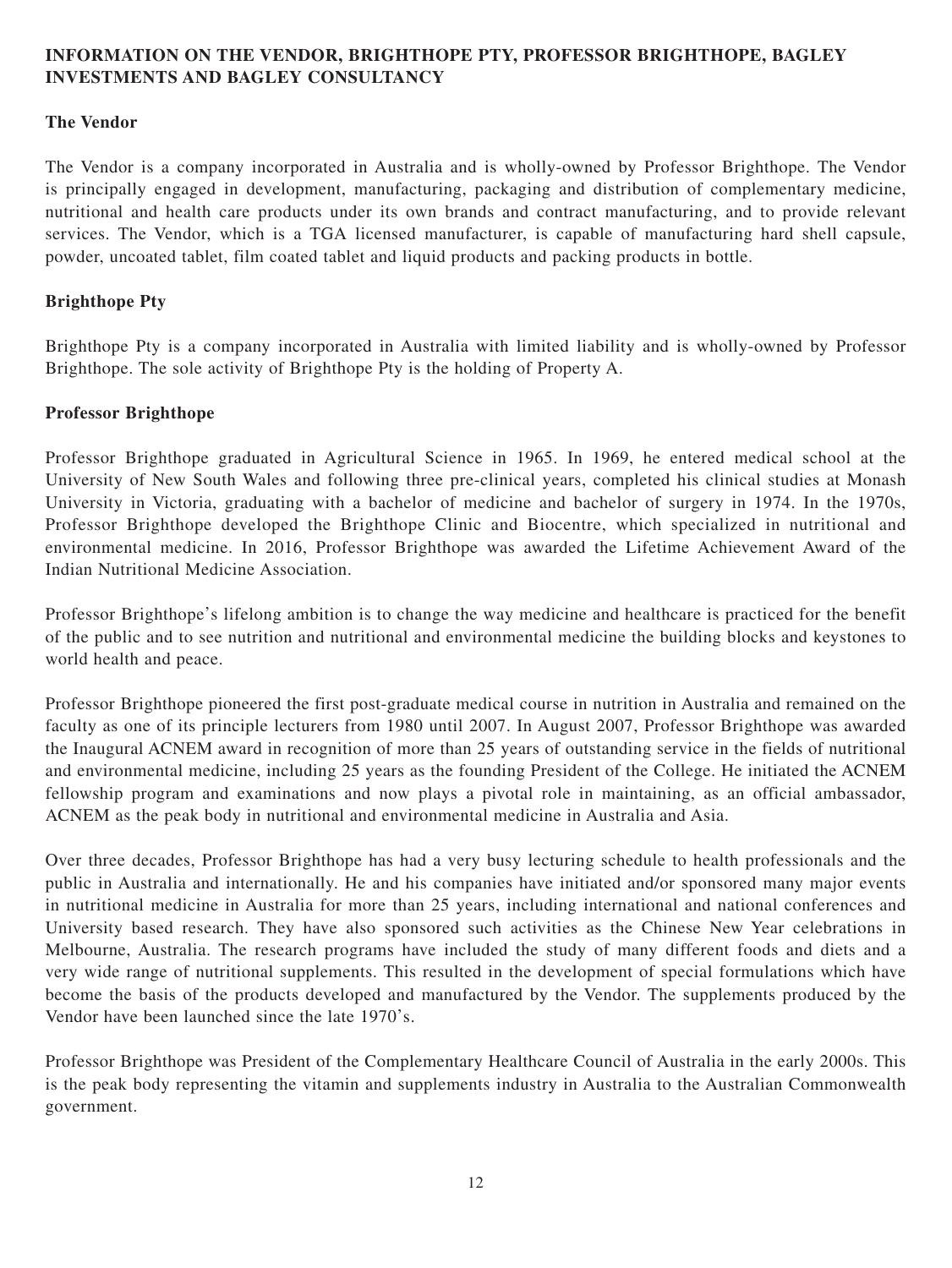## **Bagley Investments**

Bagley Investments is a company incorporated in Australia with limited liability and is wholly-owned by Professor Brighthope. The sole activity of Bagley Investments will be the holding of 25.0% of the equity interest in NC Holding upon Completion.

## **Bagley Consultancy**

Bagley Consultancy is a company incorporated in Australia with limited liability and is wholly-owned by Professor Brighthope. The sole activity of Bagley Consultancy will be the provision of consultancy services to NC Holding upon Completion.

## **INFORMATION OF THE BUSINESS, THE ASSETS AND THE PROPERTIES**

#### **The Business and the Assets**

The business conducted by the Vendor as at the date of this announcement, namely development, manufacturing, packaging and distribution of complementary medicine, nutritional and health care products, which mainly comprises principally the Assets and the assumed liabilities.

The Business to be acquired under the Business Sale Agreement is conducted by using the Assets. Further, under the Business Sale Agreement, NC Holding agreed to assume, upon Completion, certain liabilities (i.e. the assumed liabilities) incurred or arising in relation to the Business.

#### **The Assets**

The Assets comprise principally (i) plant and equipment; (ii) prepayment paid by the Vendor; (iii) inventories; (iv) goodwill of the Business; (v) certain Vendor's records relating to the operation of the Business; (vi) certain permits and licences relating to the Business; (vii) certain intellectual properties, including but not limited to, the "Nutrition Care" and "Brighthope" brands of the Vendor; (viii) certain contracts entered into by the Vendor, including, among other things, each material customer and supplier contract, each of the real property leases in connection with the operation of the Business; and (ix) other assets, excluding the excluded assets, owned by the Vendor in connection with the Business at Completion.

Pursuant to the Business Sale Agreement, the excluded assets includes, among other things, (i) cash and bank balance; (ii) trade receivables; (iii) certain contracts entered into by the Vendor; (iv) certain Vendor's records relating to the operation of the Business; and (v) Professor Brighthope's personal assets located in the Properties.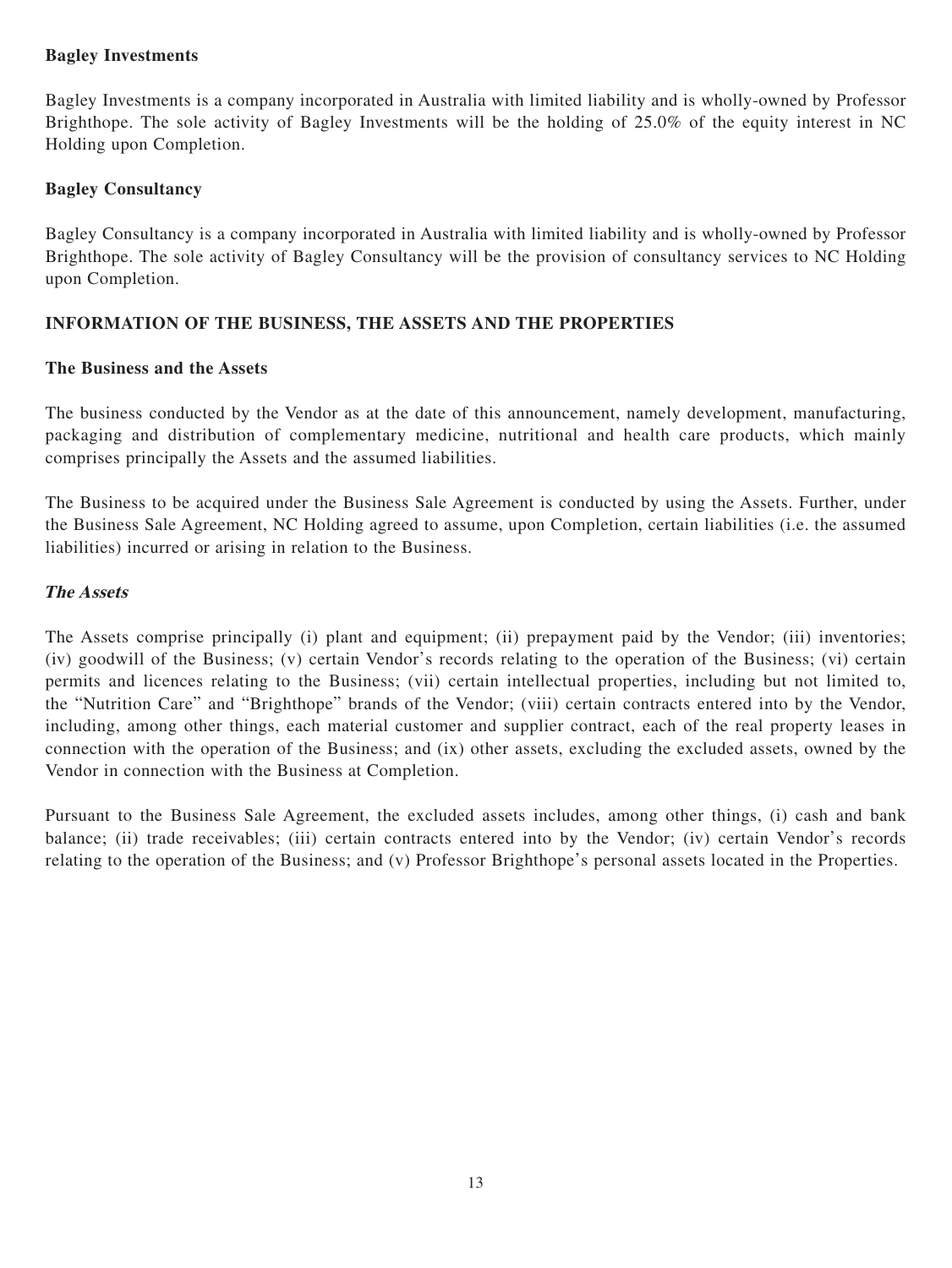## **Assumed liabilities**

The assumed liabilities comprise principally (i) all commitments and obligations of the Vendor in relation to the Business which fall due to be performed after the close of business at the Completion Date; (ii) the liabilities incurred or arising in relation to the operation of the Business after the close of business at the Completion Date; (iii) the liabilities associated with employees of the Vendor that are to be transferred to NC Holding; (iv) the liabilities of the Vendor incurred or arising in relation to the Business prior to the Completion Date in respect of any periodical outgoing or expense in respect of the Business to the extent that such liability relates to a period after the close of business at the Completion Date; and (v) other liabilities, excluding the excluded liabilities set out below.

Pursuant to the Business Sale Agreement, the excluded liabilities includes, among other things, (i) customer complaints; (ii) inventory return; (iii) any liabilities incurred or arising in respect of any event occurring before the Completion Date; (iv) any liabilities of the Vendor in respect of any breach or non-performance by the Vendor of any provision of any contract or applicable law occurring before the close of business at the Completion Date, except for assumed liabilities in relation to employees of the Vendor that are to be transferred to NC Holding; (v) any liabilities of the Vendor in respect of any tax relating to the Business; and (vi) trade creditors.

#### **Financial information of the Business and the Assets**

The unaudited value of the Assets (after deducting the assumed liabilities) as at 30 June 2016 were approximately AUD5.8 million. Based on the information currently available to the Company, the financial information of the Business for the years ended 30 June 2015 and 2016 are as follows:

|                                                           | <b>Year ended</b><br>30 June 2015<br>AUD'000 | Year ended<br><b>30 June 2016</b><br>AUD'000 |
|-----------------------------------------------------------|----------------------------------------------|----------------------------------------------|
| Turnover                                                  | 13,273.6                                     | 12,697.3                                     |
| <b>EBITDA</b>                                             | 858.2                                        | 798.8                                        |
| Net profit/(loss) before taxation and extraordinary items | 5.7                                          | (127.7)                                      |
| Net profit/(loss) after taxation and extraordinary items  | 148.3                                        | (121.6)                                      |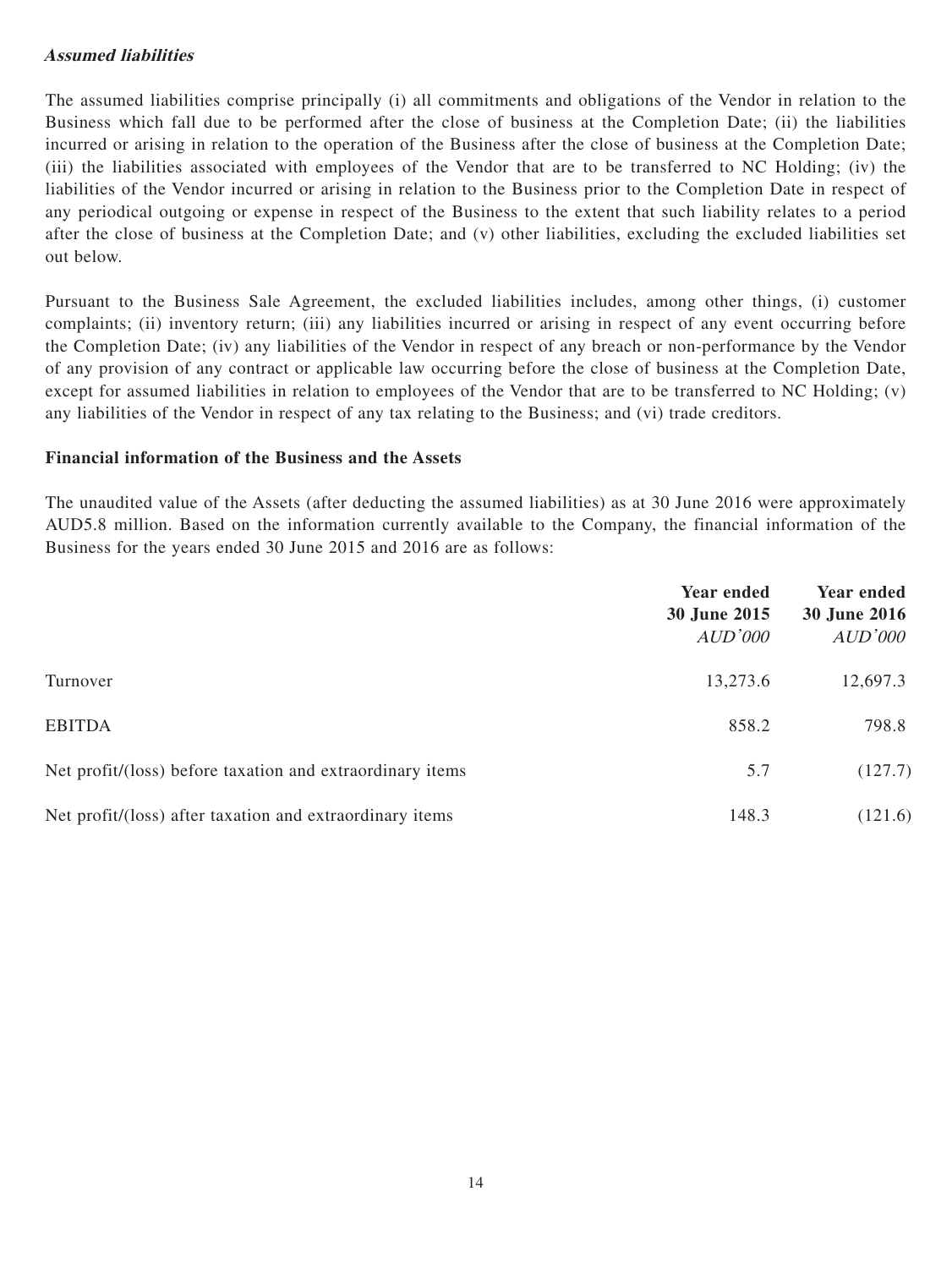## **The Properties**

Pursuant to the Land Sale Contract A, Brighthope Pty conditionally agreed to sell and NC Holding will conditionally agree to purchase Property A located at 25-27 Keysborough Avenue, Keysborough, Australia with an area of approximately 3,105 square metres, including all improvements and fixtures.

Pursuant to the Land Sale Contract B, Professor Brighthope conditionally agreed to sell and NC Holding will conditionally agree to purchase Property B located at 29-31 Keysborough Avenue, Keysborough, Australia with an area of approximately 3,105 square metres, including all improvements and fixtures.

Based on the information currently available to the Company, the market value of the Properties approximates to the respective consideration under the Land Sale Contracts.

## **REASONS FOR AND BENEFITS OF THE ACQUISITION**

The Group has been principally engaged in the dairy business, in particular on the manufacture and distribution of infant formula, where it has established a strong foundation over the years. In view of the increasing health awareness of the general public, in particular the PRC, on the one hand, the Group will continue to expand its production capability and distribution network in the dairy industry sector, on the other hand, the Board has been actively seeking investment opportunities to extend its existing product range and to utilize its strong distribution and customer network and innovative marketing models to meet the demand of the consumers in related segment. The Group considers that, given the increasing health awareness globally and in particular the PRC where the living standards has been improving, the nutrition products segment has a potential of high future growth. The Group believes that the Acquisition, which includes a factory that is TGA licensed, is highly complementary to its existing product portfolio and can create synergies with the existing business of the Group and is in line with the long-term strategy of the Group.

Upon Completion, Professor Brighthope will continue to be beneficially interested in 25.0% of NC Holding and will through Bagley Consultancy be acting as the consultant of NC Holding. Besides, most of the employees of the Vendor have already committed to transfer to NC Holding upon Completion. The Board believes such arrangement will facilitate a smooth transition as well as to expedite the development of the Group into the nutrition sector by leveraging on the expertise of Professor Brighthope and the management team of the Vendor and the strong distribution and customer network of the Group.

The Board also considers that the terms and conditions for the Acquisition are on normal commercial terms, which are fair and reasonable and in the interest of the Company and its Shareholders as a whole.

### **IMPLICATIONS UNDER THE LISTING RULES**

#### **The Business Sale Agreement, the Land Sale Contracts and the Subscription**

Upon completion of the Subscription, the equity interest in NC Holding held by the Group will be diluted from 100.0% to 75.0%. Such dilution of equity interest in NC Holding constitutes a deemed disposal of NC Holding under Rule 14.29 of the Listing Rules.

As the Put Option under the Shareholders Deed is not at the Company's discretion, pursuant to Rule 14.74 of the Listing Rules, the grant of such option will be classified as if it had been exercised.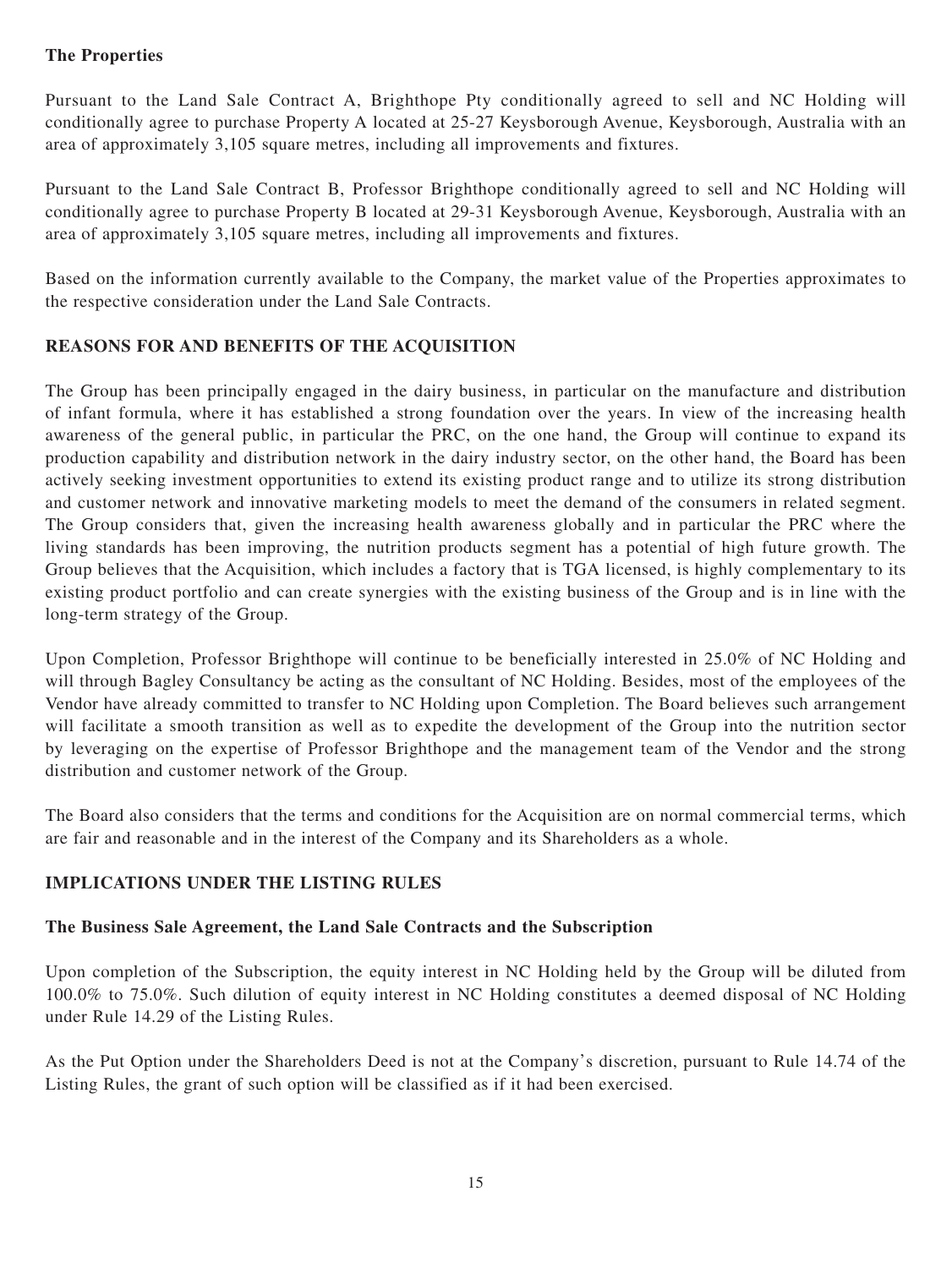Since some of the applicable percentage ratios (as defined under the Listing Rules) in respect of the Acquisition, the Subscription and the grant of the Put Option, either in aggregate exceed 5% but are less than 25%, the relevant transactions contemplated under the Business Sale Agreement, the Land Sale Contracts and the Shareholders Deed constitute discloseable transactions for the Company under Chapter 14 of the Listing Rules and are subject to the requirements of reporting and announcement, but are exempted from the requirement of shareholders' approval pursuant to Chapter 14 of the Listing Rules.

## **The Shareholder Loan**

As the applicable percentage ratios in respect of the provision of financial assistance under the Shareholders Deed under Rule 14.07 of the Listing Rules is less than 5%, the provision of financial assistance under the Shareholders Deed is subject to reporting and announcement requirements pursuant to Rule 14A.87 of the Listing Rules, but is exempted from the requirement of shareholders' approval pursuant to Chapter 14 of the Listing Rules.

As at the date of this announcement, none of the Directors has a material interest in the Shareholders Deed and therefore, none of the Directors was required to abstain from voting on the relevant Board resolutions in this aspect.

#### **The Consultancy Agreement**

As Bagley Consultancy is beneficially owned by Professor Brighthope, which will indirectly own 25.0% of the equity interest of NC Holding upon Completion, Bagley Consultancy is a connected person of the Company at the subsidiary level under the Listing Rules. The Consultancy Agreement and the transaction contemplated thereunder constitutes continuing connected transactions of the Company under Chapter 14A of the Listing Rules. As the applicable percentage ratios calculated in accordance with Rule 14.07 of the Listing Rules are less than 1% and the transaction is a connected transaction only because it involves connected person at the subsidiary level, the transactions contemplated under the Consultancy Agreement are fully exempted from the reporting, announcement, circular and shareholders' approval requirements.

**Completion of the Acquisition is subject to the satisfaction of the respective conditions precedent under the Business Sale Agreement and the delivery of the completion deliverables under the Land Sale Contracts, therefore, the Acquisition may or may not proceed. Shareholders and potential investors are advised to exercise caution when dealing in the shares of the Company.**

#### **DEFINITIONS**

Unless otherwise specified, the following terms have the following meanings in this announcement:

| "Acquisition"        | the acquisition of the Business, the Assets and the Properties by NC Holding<br>pursuant to the Business Sale Agreement and the Land Sale Contracts                                |
|----------------------|------------------------------------------------------------------------------------------------------------------------------------------------------------------------------------|
| "Adjustment Date"    | fourteen (14) Business Days after the date on which the Post-Completion<br>Adjustments are finally agreed and determined by the NC Holding, the Vendor<br>and Professor Brighthope |
| "Assets"             | the purchased assets specified under the Business Sale Agreement, excluding<br>the excluded assets                                                                                 |
| "Ausnutrition"       | Ausnutrition Care Pty Ltd, a company incorporated in Australia with limited<br>liability and an indirect wholly-owned subsidiary of the Company                                    |
| "Bagley Consultancy" | Bagley Street Consultancy Pty Ltd is a company incorporated in Australia with<br>limited liability and wholly-owned by Professor Brighthope                                        |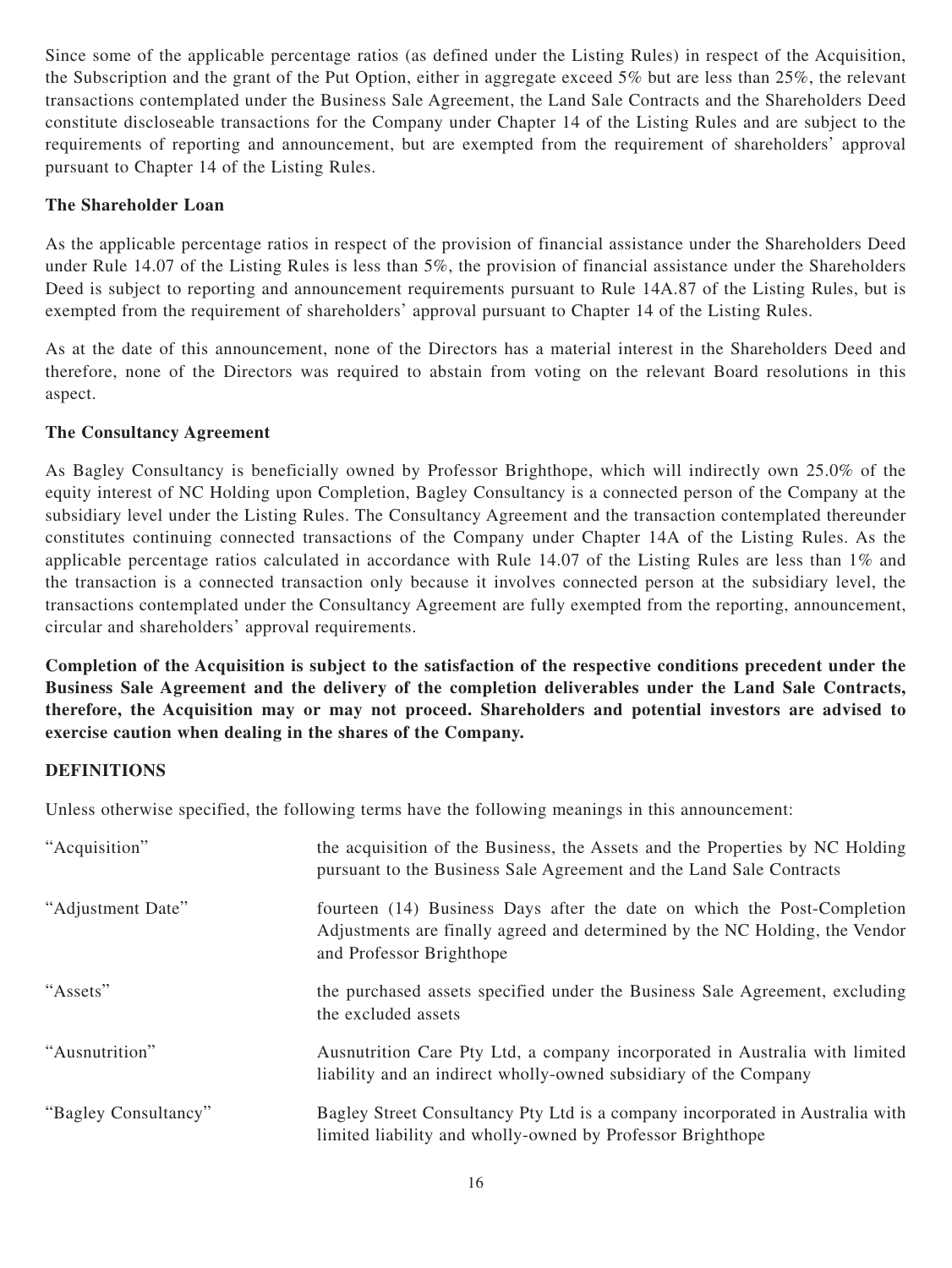| "Bagley Investments"      | Bagley Street Investments Pty Ltd is a company incorporated in Australia with<br>limited liability and wholly-owned by Professor Brighthope                                                                                                                                                 |
|---------------------------|---------------------------------------------------------------------------------------------------------------------------------------------------------------------------------------------------------------------------------------------------------------------------------------------|
| "Board"                   | the board of Directors                                                                                                                                                                                                                                                                      |
| "Brighthope Pty"          | Brighthope Pty. Ltd is a company incorporated in Australia with limited<br>liability and wholly-owned by Professor Brighthope                                                                                                                                                               |
| "Business"                | the business conducted by the Vendor as at the date of this announcement,<br>namely development, manufacturing, packaging and distribution of<br>complementary medicine, nutritional and health care products, which mainly<br>comprises principally the Assets and the assumed liabilities |
| "Business Day"            | any day on which banks are open for general banking business in Hong Kong<br>and Melbourne, Australia                                                                                                                                                                                       |
| "Business Sale Agreement" | the business sale agreement dated 24 August 2016 in respect of the sale and<br>purchase of the Business entered into among the Vendor, NC Holding and<br>Professor Brighthope                                                                                                               |
| "Company"                 | Ausnutria Dairy Corporation Ltd, a company incorporated in the Cayman<br>Islands with limited liability, the shares in which are listed on the Main Board<br>of the Stock Exchange (stock code: 1717)                                                                                       |
| "Completion"              | completion of the Acquisition pursuant to the Business Sale Agreement                                                                                                                                                                                                                       |
| "Completion Date"         | the day falling on the first Monday following 5 Business Days after the later<br>of:                                                                                                                                                                                                        |
|                           | the date of execution of the Business Sale Agreement; and<br>(a)                                                                                                                                                                                                                            |
|                           | (b)<br>the day on which each of the conditions precedent (other than the<br>condition to complete the Land Sale Contracts) has been satisfied or<br>waived                                                                                                                                  |
|                           | the date will be on or before 7 October 2016                                                                                                                                                                                                                                                |
| "Consultancy Agreement"   | the consultancy agreement to be entered into between NC Holding and Bagley<br>Consultancy                                                                                                                                                                                                   |
| "Director(s)"             | director(s) of the Company                                                                                                                                                                                                                                                                  |
| "EBITDA"                  | earnings before interest, tax, depreciation and amortization without<br>extraordinary revenues and expenses                                                                                                                                                                                 |
| "Escrow Agent"            | Madgwicks, the lawyer being appointed as the escrow agent, who is<br>responsible for holding and disbursing the deposit paid on terms and<br>conditions in the Escrow Deed                                                                                                                  |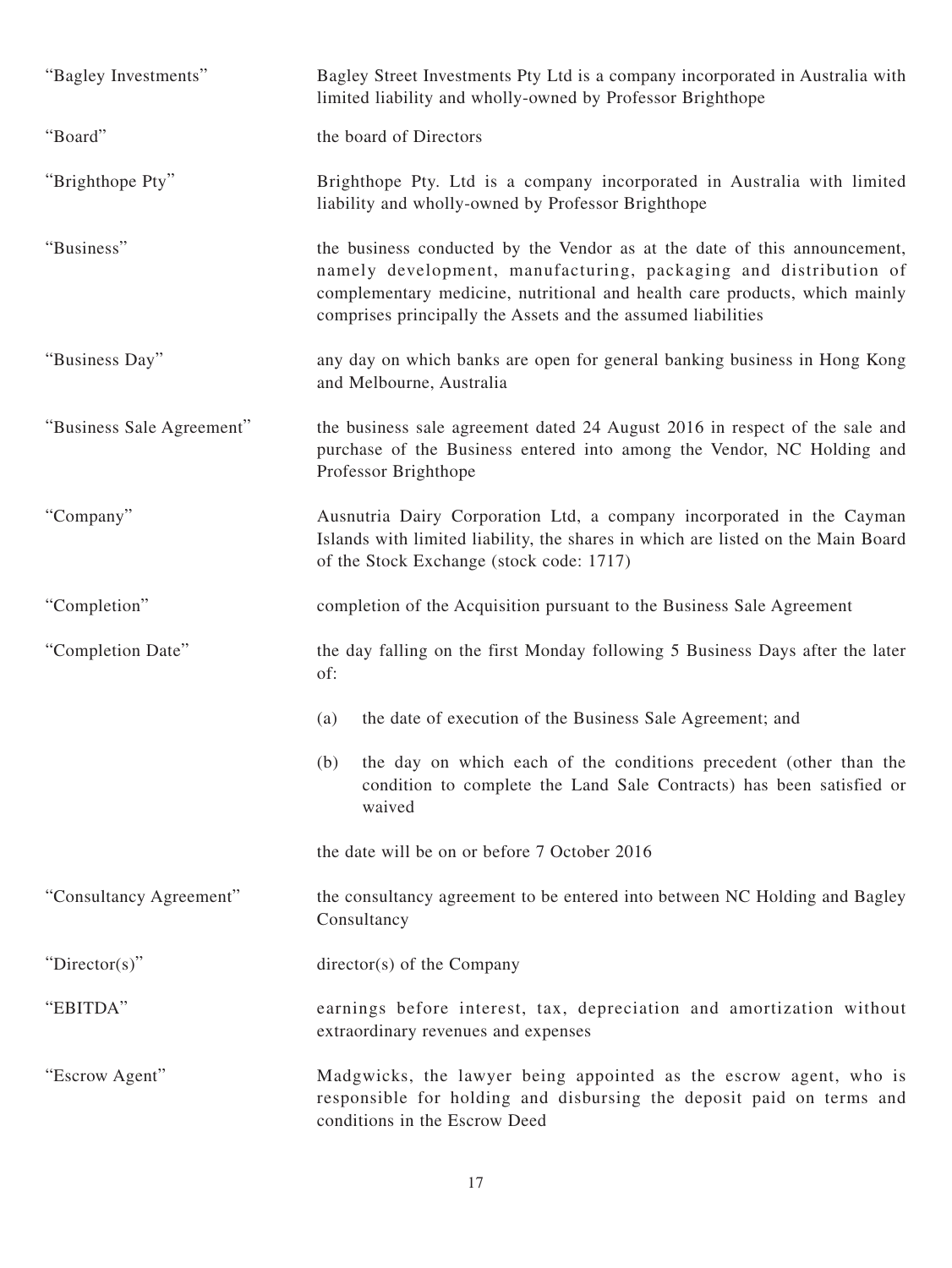| "Escrow Deed"                    | the escrow deed to be entered between NC Holding, the Vendor and the<br><b>Escrow Agent</b>                                                                                                                                                                                  |
|----------------------------------|------------------------------------------------------------------------------------------------------------------------------------------------------------------------------------------------------------------------------------------------------------------------------|
| "Group"                          | the Company and its subsidiaries                                                                                                                                                                                                                                             |
| "GST"                            | Goods and Services Tax in Australia                                                                                                                                                                                                                                          |
| "Hong Kong"                      | the Hong Kong Special Administrative Region of the PRC                                                                                                                                                                                                                       |
| "Independent Party(ies)"         | parties independent of the Company and its connected persons (as defined in<br>the Listing Rules)                                                                                                                                                                            |
| "Inventory Amount"               | 50% of the value of the inventory as at the Completion Date                                                                                                                                                                                                                  |
| "Land Sale Contracts"            | the Land Sale Contract A and the Land Sale Contract B                                                                                                                                                                                                                        |
| "Land Sale Contract A"           | sale of land contracts to be entered into between NC Holding and Brighthope<br>Pty                                                                                                                                                                                           |
| "Land Sale Contract B"           | sale of land contracts to be entered into between NC Holding and Professor<br>Brighthope                                                                                                                                                                                     |
| "Listing Rules"                  | the Rules Governing the Listing of Securities on the Stock Exchange                                                                                                                                                                                                          |
| "NC Holding"                     | Nutrition Care Holding Pty Ltd, a company incorporated in Australia with<br>limited liability and an indirect wholly-owned subsidiary of the Company.<br>With effect from Completion, it becomes a commercial joint venture between<br>Professor Brighthope and Ausnutrition |
| "Post-Completion<br>Adjustments" | amount of adjustments calculated based on the statement to be provided<br>by the Vendor to NC Holding within fourteen (14) Business Days after the<br><b>Completion Date</b>                                                                                                 |
| "PRC"                            | the People's Republic of China and for the purposes of this announcement,<br>excluding Hong Kong, the Macau Special Administrative Region of the<br>People's Republic of China and Taiwan                                                                                    |
| "Professor Brighthope"           | Professor Ian Ernest Brighthope                                                                                                                                                                                                                                              |
| "Properties"                     | Property A and Property B                                                                                                                                                                                                                                                    |
| "Property A"                     | the land at 25-27 Keysborough Avenue, Keysborough, Australia, which is<br>adjacent to Property B and with area of approximately 3,105 square metres,<br>including the improvements and fixtures attached to the land                                                         |